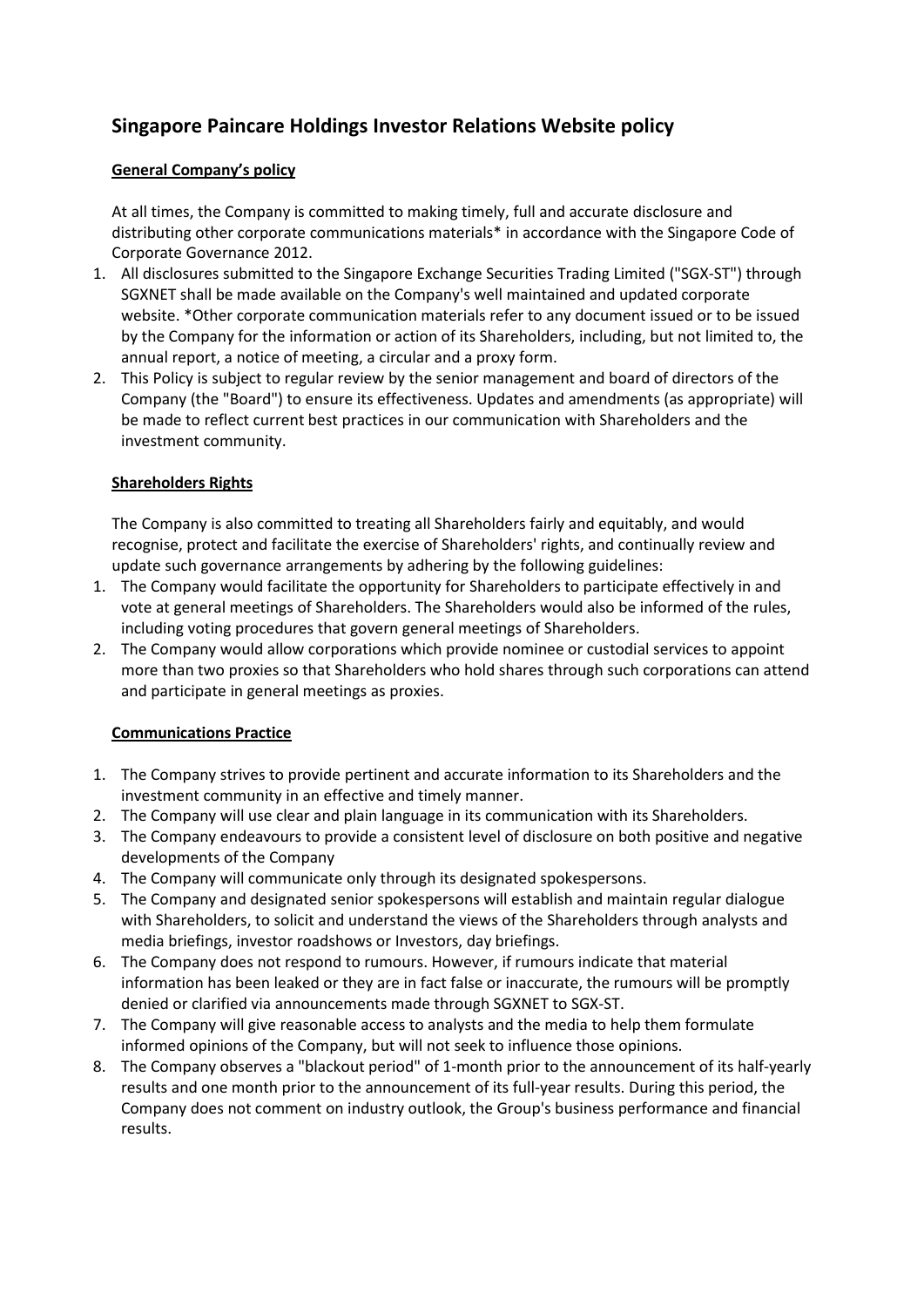#### **Investor Relations Communication**

The Company actively engages its Shareholders and the investment community via:

1. Annual General Meeting ("AGM") and Extraordinary General Meeting ("EGM") if necessary;

- 2. quarterly results presentation slides and financial results announced via SGXNET to SGX-ST and posted on the Company's corporate website;
- 3. Half yearly media and analysts' briefings for half-year and full-year financial results
- 4. One-on-one/group meetings or conference calls, investor luncheons, local/overseas roadshows and conferences;
- 5. Site visits;
- 6. Annual reports;
- 7. News releases and statements;
- 8. Notices of, and explanatory memoranda for AGMs and EGMs; and
- 9. Corporate website (https://sgpaincareholdings.com/)

# **Investors' Communication**

- 1. The Company will meet with investors, the media and analysts at appropriate times and participates in investor roadshows, and sector conferences throughout the year.
- 2. Upon the release of half-year and full-year financial results, the Company will hold media and analysts' briefings.

Shareholders' Meetings

- 1. The Company's AGMs are the principal communication channels with its Shareholders and for Shareholders' participation.
- 2. All Shareholders are sent a copy of the Company's summary report with notice of AGM prior to the AGM. As and when an EGM of the Shareholders is to be held, each Shareholder will be sent a copy of a circular with notice of EGM which contains details of the matters to be proposed for Shareholders' consideration and approval.
- 3. Notices for the general meetings setting out all items of business to be transacted at the general meeting, are also announced via SGXNET to SGX-ST.
- 4. Members of the Board, the Company's senior management and the external auditors of the Company are in attendance at all general meetings to address Shareholders' queries. Shareholders are given the opportunity to communicate their views on various matters affecting the Company. A Shareholder is allowed to appoint up to two proxies to attend and vote at the general meetings in his/her stead.
- 5. The Company supports voting by poll at all general meetings and the poll results are announced via SGXNET to SGX-ST on the same day of each Shareholders' meeting.

**Investor Relations Website** The Company maintains an Investor Relations website (Singapore Paincare Website). The Company's business developments and operations, financial reports, announcements, news releases and other information are posted on its corporate website. Both current information and archives of previously released information including presentation slides and announcements can be found under the "Investor Relations" section of the corporate website.

# **Investor Relations Contact**

Investment community and Shareholders can contact our Investor Relations Consultant at: [enquiries@sgpaincareholdings.com](mailto:enquiries@sgpaincareholdings.com)